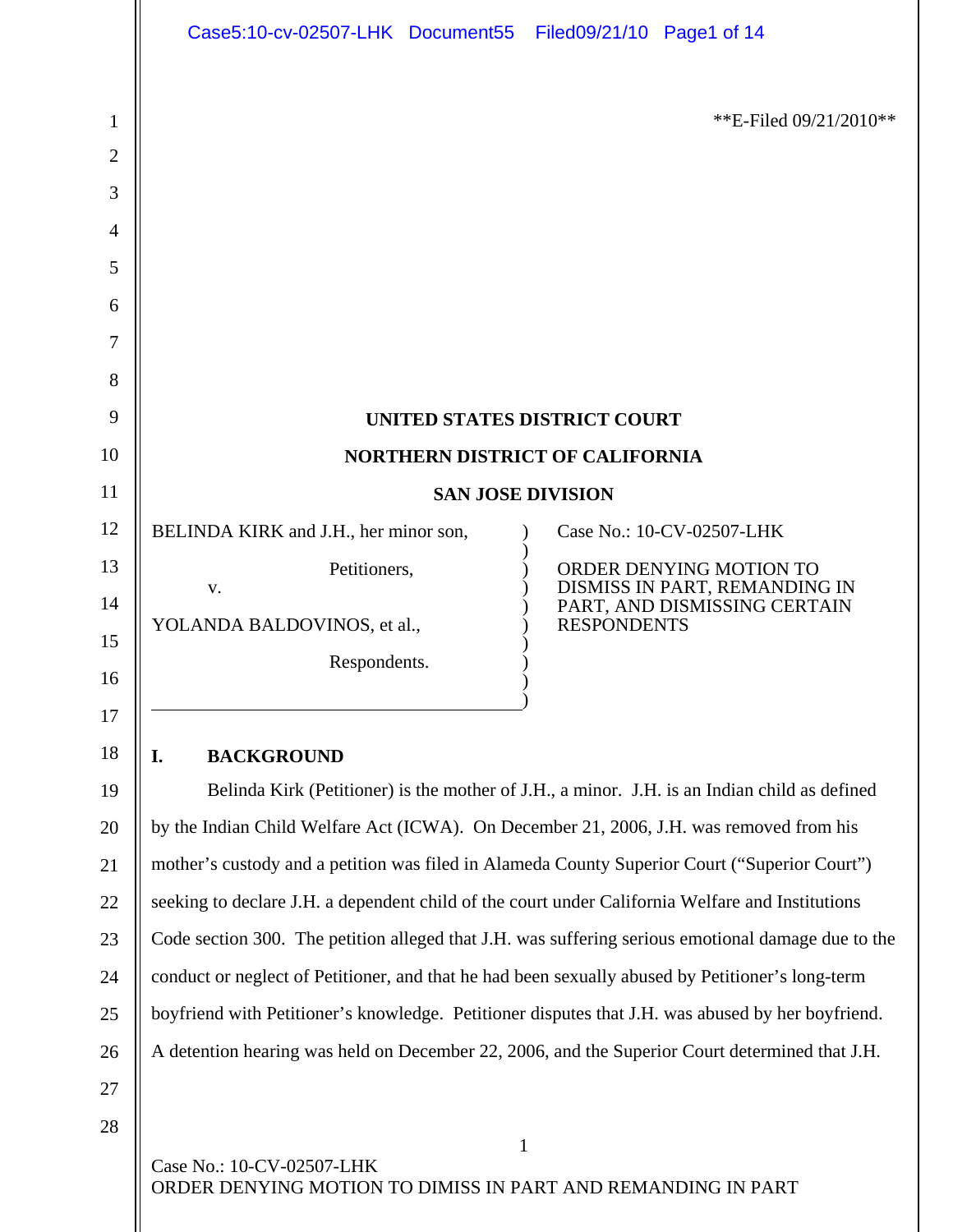should remain in custody of the Court because leaving J.H. in the custody of Petitioner would be "contrary to [his] welfare." *See* Respondents RJN  $(RJN)^1$ , Ex. 2 at 1.

On January 2, 2007, at the jurisdictional hearing on the petition, Petitioner signed a "Waiver of Rights" wherein she pleaded no contest to the allegations in the petition. At this hearing, Petitioner was represented by Lezley Crowell, a court-appointed attorney. Petitioner claims she did not meet her counsel until minutes before the hearing began (although attorney Crowell also represented Petitioner at the December 22, 2006 hearing, which Petitioner attended). Dkt. No. 1 at 38. Petitioner claims that attorney Crowell handed her the custody petition just before she walked into the hearing, leaving her no time to read the petition. *Id*. Petitioner further claims that she signed the waiver form during a recess in the hearing, during which her counsel pressured her to sign the form without explaining the consequences of doing so. *Id*. As Petitioner points out, attorney Crowell did not sign the statement indicating that she had explained the import of the waiver to her client. *See* RJN Ex. 5. At the January 2, 2007 hearing, the Superior Court found that J.H. was a dependent child as described by section 300, and that he should remain in foster care. On April 5, 2007, the Superior Court held a dispositional hearing. At this hearing, a Tribal Representative from Petitioner's Tribe appeared and served as an expert witness pursuant to ICWA § 1912(e). *See* RJN Ex. 8 at 1. The Superior Court concluded that J.H. should remain a dependent child in the custody of the state. J.H. is still living in foster care. His placement has been reviewed by the Superior Court approximately every six months since his initial placement. Throughout the Superior Court proceedings, Petitioner has been represented by court-appointed counsel.

1

2

3

4

5

6

7

8

9

Petitioner, proceeding pro se, brought this matter before the Court on three separate grounds. First, she removed the ongoing status review proceedings of J.H.'s placement from the Superior Court pursuant to 28 U.S.C. § 1443 and § 1441, and 25 U.S.C. § 1914 (ICWA). Second, Petitioner sought review of those proceedings under ICWA. Third, Petitioner sought a writ of

<sup>2</sup>   $\overline{a}$ <sup>1</sup> County Respondents request judicial notice of transcripts, status reports, and other records from the Superior Court proceedings. Petitioner does not oppose this request. Because these are part of the official record from the Superior Court, the request is granted. Fed. R. Evidence 201.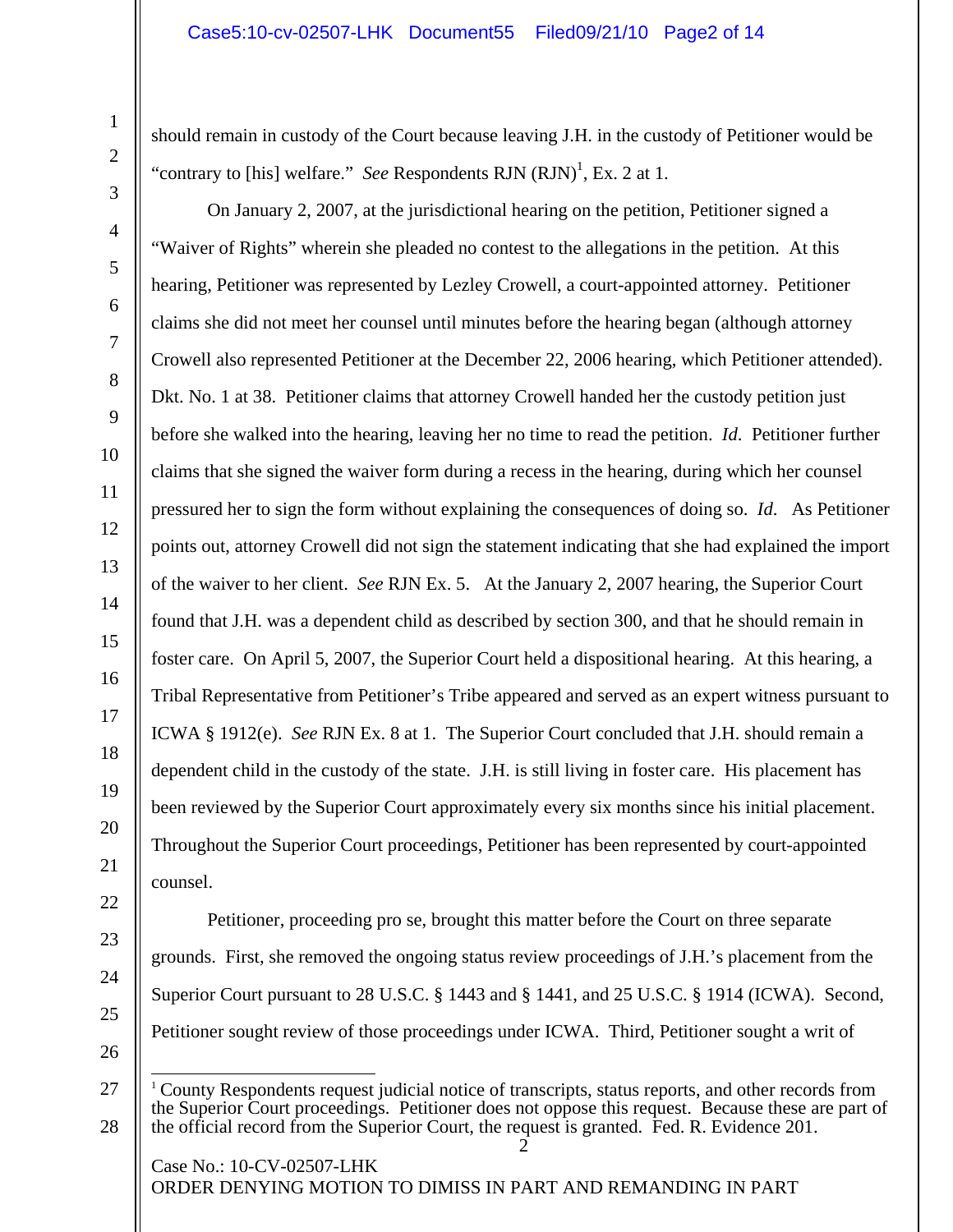habeas corpus under 28 U.S.C. § 2254 on behalf of her son. In an Order dated June 24, 2010, Judge Breyer (to whom this matter was formerly assigned) dismissed the habeas petition, holding that "it is well-established that federal habeas corpus has never been available to challenge parental rights or child custody." Dkt. No. 12 at 3. In the same Order, Judge Breyer ordered Respondents to show cause why "the petitions to invalidate pursuant to 25 U.S.C. § 1914 and to remove pursuant to 28 U.S.C. § 1443 should not be granted." On June 25, 2010, Petitioner filed a motion for Temporary Restraining Order to enjoin any further proceedings in the removed Alameda County Superior Court case. At a hearing held July 2, 2010, Judge Breyer denied the request for a Temporary Restraining Order. Petitioner moved the Court for reconsideration of this denial; this request was denied in an order dated July 13, 2010. Dkt. No. 28 (July 12, 2010 Order).

In response to the Order to Show Cause, Respondents Edmund G. Brown, Jr., Hon. Ronald M. George, Hon. Jon R. Rolefson, and Hon. Trina Thompson (the "State Respondents") submitted a brief taking no position on the merits but arguing that the Respondents were improperly named and that Petitioner had failed to state a claim as to those Respondents. Presumably in lieu of a response to the Order to Show Cause, Respondents Yolanda Baldovinos, the County of Alameda, Tracey Fernandez, and Shirley Lee-Andrade (the "County Respondents") submitted a Motion to Dismiss or Remand. In a separate and untimely response, Respondent Darrell Evora responded to state he takes no position on the merits and, to the extent applicable, joins in the County Respondents' Motion. Counsel then appeared on behalf of Petitioner, and through counsel Petitioner filed a traverse to the County Respondents' Motion to Dismiss. Dkt. Nos. 33, 43 (Traverse). The Court held a hearing on September 16, 2010. Counsel for County Respondents failed to appear, despite the fact that the underlying motion was brought on behalf of the County Respondents. Based on the arguments presented at the hearing and in the papers, the Court hereby GRANTS IN PART and DENIES IN PART the Motion to Dismiss.

27 28

1

2

3

4

5

6

7

8

9

10

11

12

13

14

15

16

17

18

19

20

21

22

23

24

25

26

Case No.: 10-CV-02507-LHK ORDER DENYING MOTION TO DIMISS IN PART AND REMANDING IN PART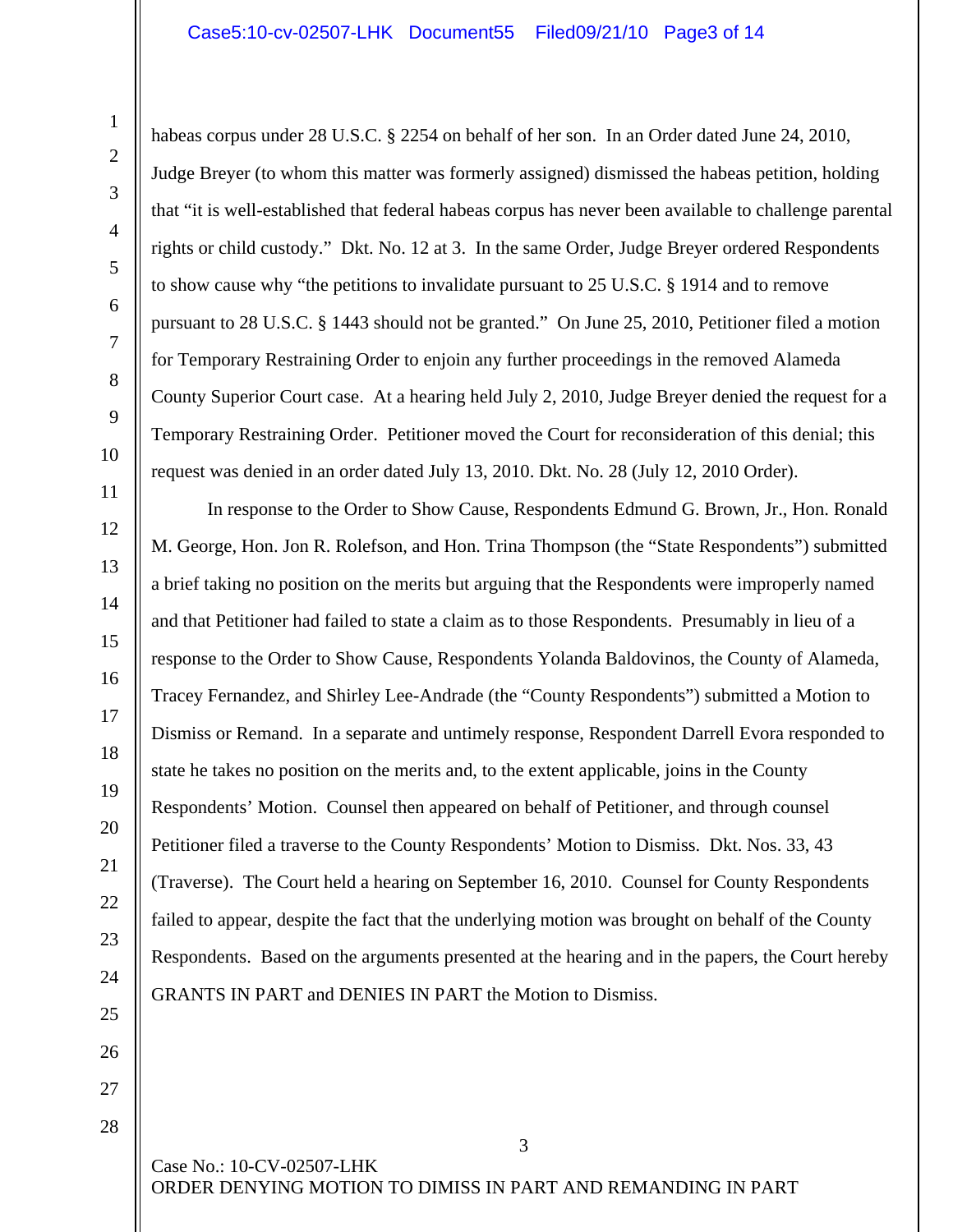#### **II. LEGAL ANALYSIS**

1

2

3

#### **a. Invalidation of Custody Determination Under ICWA**

#### **i.** *Younger* **Abstention**

4 5 6 7 8 9 10 11 12 13 14 15 16 17 18 19 20 21 The provisions in ICWA impose "minimum Federal standards for the removal of Indian children from their families and the placement of such children in foster or adoptive homes" in order to "to protect the best interests of Indian children and to promote the stability and security of Indian tribes and families." 25 U.S.C. § 1902. ICWA provides that "any parent or Indian custodian from whose custody [an Indian] child was removed may petition any court of competent jurisdiction to invalidate" any "action for foster care placement" if the foster care placement did not meet these minimum standards. ICWA defines "foster care placement" as "any action removing an Indian child from its parent or Indian custodian for temporary placement in a foster home or institution . . . but where parental rights have not been terminated." 25 U.S.C. § 1903. County Respondents do not deny that this Court has "original subject matter jurisdiction" over Petitioner's request for ICWA review pursuant to 28 U.S.C. § 1331 and 25 U.S.C. § 1914. *See* Dkt. No. 45 (Reply Br.) at 4. Nor could they; the Ninth Circuit has held that through ICWA, "Congress explicitly authorized federal courts to invalidate state court judgments in this limited area [of Indian child dependency and custody judgments]." *Doe v*. *Mann*, 415 F.3d 1038, 1047 (9th Cir. 2005). Instead, County Respondents argue that the Court should decline to exercise this jurisdiction under the abstention doctrine of *Younger v*. *Harris*, 401 U.S. 37 (1971). *Younger* held that a federal court must not enjoin an ongoing state court proceeding except under special circumstances. *Younger*, 401 U.S. at 41.

23 24 25

26

27

22

As County Respondents note, while the *Younger* case involved abstention from state criminal proceedings, the doctrine has been extended to civil matters, including juvenile dependency proceedings, and even to ICWA claims in such proceedings. *Moore v*. *Sims*, 442 U.S. 415, 423 (1979); *Morrow v*. *Winslow*, 94 F.3d 1386, 1392 (10th Cir. 1996). What County Respondents fail to address, however, is that all of the cases they cite regarding *Younger* abstention—including the *Younger* case itself—involved a request to stay *pending* state court

4

28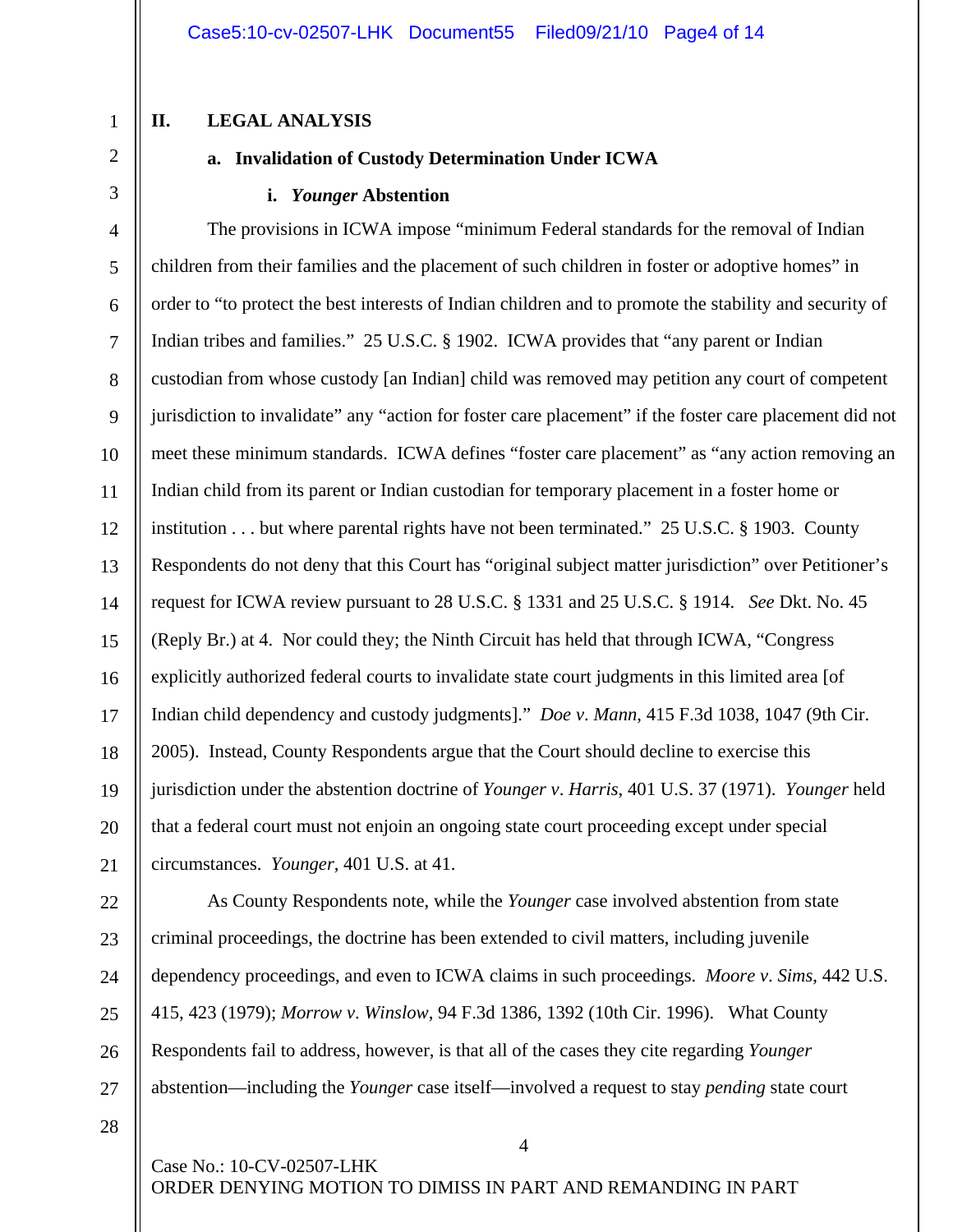proceedings. For example, in *Younger*, the defendant had been indicted but not yet tried, and sought to enjoin his continuing prosecution. *Younger*, 401 U.S. at 41. Likewise, in *Morrow*, the parent alleging ICWA violations filed suit in federal court days before the child dependency hearing was to be held. *Morrow*, 94 F.3d at 1389.

In this case, the minor J.H. has been in state custody since December, 2006. He was found to be a dependant of the Superior Court at a hearing on January 2, 2007. The only proceedings ongoing in the Superior Court are semiannual status review hearings to evaluate J.H.'s foster placement. As Jonna Thomas, attorney for J.H. who appeared at the July 2, 2010 hearing on Petitioner's request for an injunction of the Superior Court proceedings, stated, "three years ago, the jurisdictional dispositional aspect was completed. And that is the portion of the juvenile process where the actual underlying causes of action are tried. That was finalized three years ago." Dkt. No. 21 (Hearing Tr.) at 4. The County Respondents cite no authority holding that the ongoing status reviews, occurring after a determination of child custody, continue the pendency of the original determination hearing and therefore implicate *Younger* abstention. If this were the rule, it would mean that any foster placement subject to ongoing status reviews could never be reviewed in federal court under ICWA. Given the Ninth Circuit's holding that ICWA "explicitly authorized federal courts to invalidate state court [child dependency] judgments," County Respondents' argument that the ongoing status reviews preclude this Court from exercising jurisdiction over the review of the underlying dependency decision is unpersuasive. *Doe v*. *Mann*, 415 F.3d 1038, 1047 (9th Cir. 2005).

## **ii. Statute of Limitations**

In their moving brief, County Respondents assert that Petitioner's ICWA claims should be governed by the statute of limitations for 42 U.S.C. § 1983 claims, which borrow California's personal injury limitations period of two years. *See* Dkt. No. 30 (Moving Br.) at 9. Petitioner responded to argue that her ICWA claims are not Section 1983 Claims. Dkt. No. 43 (Traverse) at 18. On Reply, County Respondents change tack, and argue that because ICWA contains no general statute of limitations (other than a two-year limitations period for § 1913(d) claims, not

5

Case No.: 10-CV-02507-LHK ORDER DENYING MOTION TO DIMISS IN PART AND REMANDING IN PART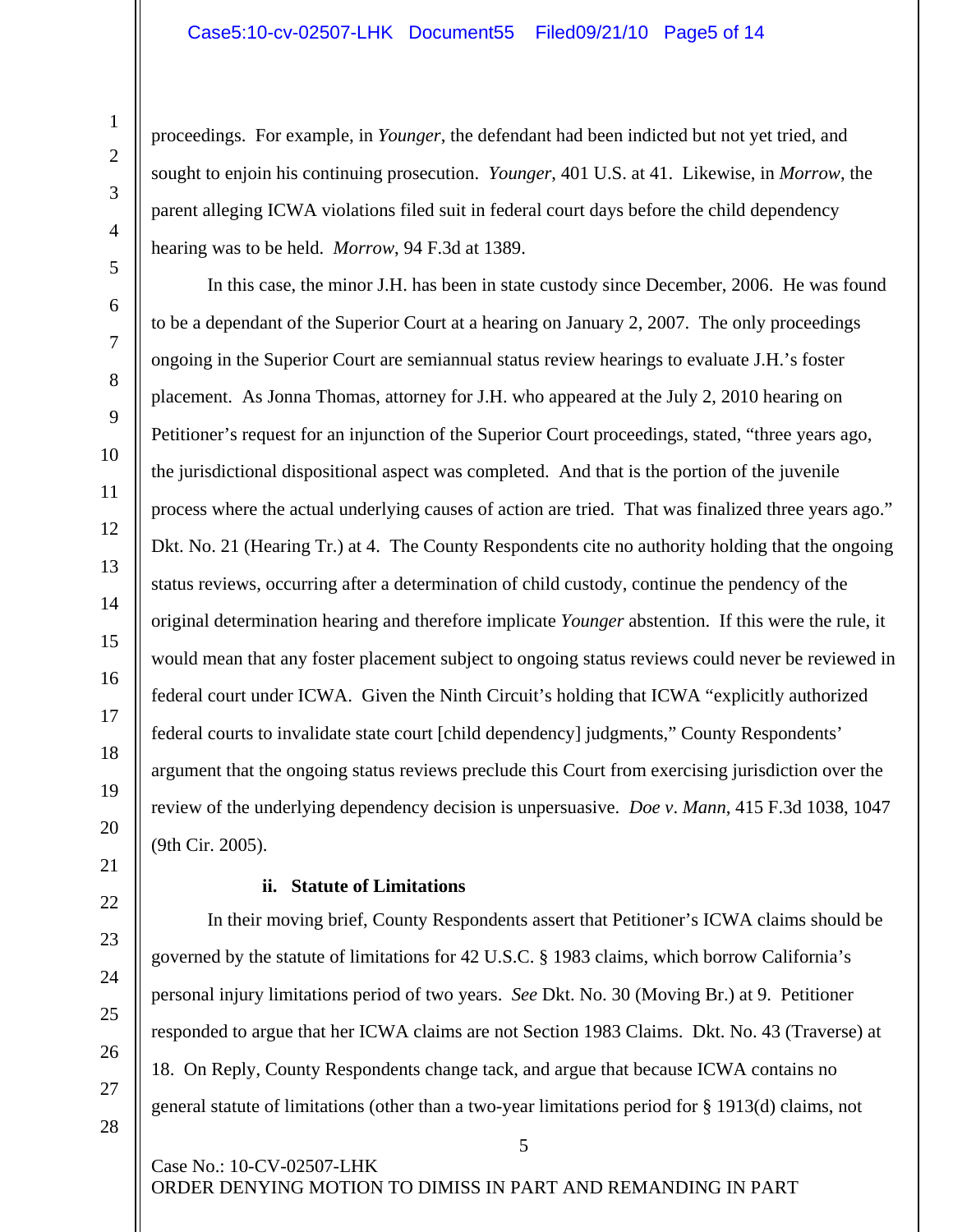asserted here), and because the "gravamen" of Petitioner's ICWA claim is ineffective assistance of counsel, the one-year statute of limitations for California legal malpractice claims should apply. *See* Dkt. No. 45 (Reply) at 2. At the hearing on this motion, counsel for Petitioner argued that the state statutory provision providing for habeas relief in child custody cases, California Welfare and Institutions Code § 388, is most analogous to the ICWA effective counsel right. Petitioner urges that because this section has no limitations period, none should apply to ICWA, either.

The Ninth Circuit has held that, in the absence of a specific limitations period in federal law, "courts must adopt a limitations period from analogous state law unless federal law 'clearly provides a closer analogy than available state statutes, and . . . the federal policies at stake and the practicalities of litigation make that rule a significantly more appropriate vehicle for interstitial lawmaking.'" *DirecTV*, *Inc*. *v*. *Webb*, 545 F.3d 837, 847 (9th Cir. Cal. 2008) (internal citations omitted). As noted above, the parties have proposed three different state statutes from which to borrow limitations periods. However, as County Respondents note, ICWA itself provides a two year limitations period for claims under 25 U.S.C. § 1913(d). This section limits the time period for an Indian parent to withdraw voluntary consent from a "final decree of adoption" on the basis of fraud or duress to two years. Given the countervailing interests of the adoptive parents and the child after an adoption is finalized, it seems that any other claim under ICWA should be entitled to at least a two year limitation period, if not longer. "[W]hen there is doubt as to the proper interpretation of an ambiguous provision in a federal statute enacted for the benefit of an Indian tribe, 'the doubt [will] benefit the Tribe, for 'ambiguities in federal law have been construed generously in order to comport with . . . traditional notions of sovereignty and with the federal policy of encouraging tribal independence.'" *Artichoke Joes Cal. Grand Casino v*. *Norton*, 353 F.3d 712, 729 (9th Cir. 2003) (internal quotation marks and citations omitted).

In addition to determining what (if any) limitations period should apply, the Court must also consider when the statute began to run, and then whether it should be subject to equitable tolling. The Ninth Circuit has stated that because a determination on equitable tolling often depends on matters outside the pleadings, "it is rarely appropriate to grant a Rule 12(b)(6) motion

6

Case No.: 10-CV-02507-LHK ORDER DENYING MOTION TO DIMISS IN PART AND REMANDING IN PART

1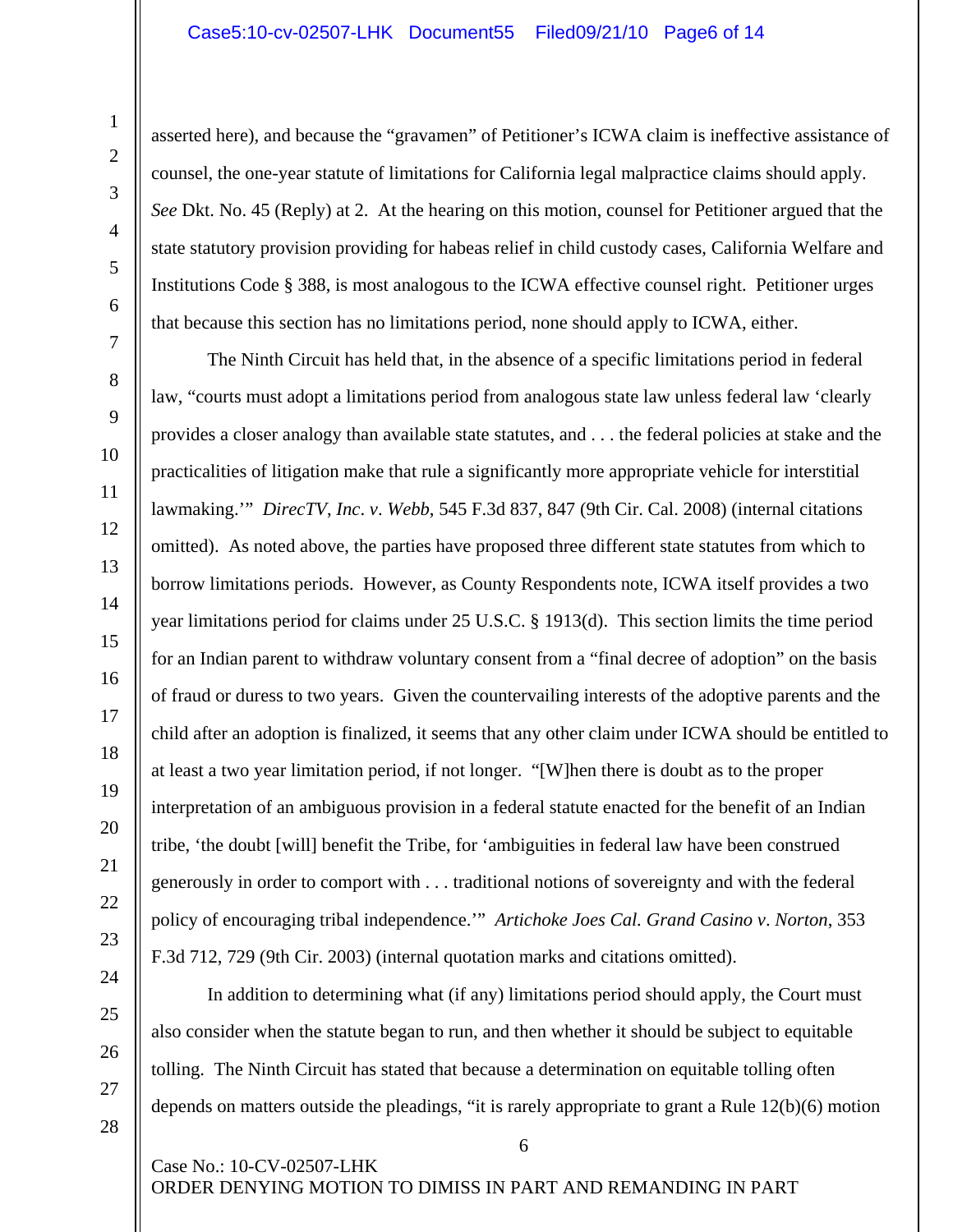to dismiss . . . if equitable tolling is at issue." *Supermail Cargo v. United States, 68 F.3d 1204, 1207-08 (9th Cir. 1995)*. A claim may be dismissed on the ground that it is barred by the statute of limitations only when "the running of the statute is apparent on the face of the complaint"—that is, when "the face of the complaint establishe[s] facts that foreclose[] any showing of reasonable diligence." *Von Saher v. Norton Simon Museum of Art at Pasadena*, 592 F.3d 954, 969 (9th Cir. 2010) (internal quotation marks and citations omitted). As long as the complaint, liberally construed, "adequately alleges facts showing the potential applicability of the equitable tolling doctrine," a motion to dismiss should not be granted. *Cervantes v. City of San Diego*, 5 F.3d 1273, 1277 (9th Cir. 1993).

It appears to be a matter of first impression what statute of limitations, if any, should apply to Petitioner's ICWA claims and when this time should start running. It is also an open question whether the statute should be tolled given Petitioner's allegations that she received ineffective assistance of counsel throughout the Superior Court proceedings, including the ongoing status reviews. In the context of re-opening a deportation hearing, ineffective assistance of counsel can serve as the basis for equitable tolling in cases when "a petitioner is prevented from filing because of deception, fraud, or error, as long as the petitioner acts with due diligence in discovering the deception, fraud, or error." *Teclezghi v*. *Holder*, Nos. 07-70661, 07-71463, at \*7-\*8, U.S. App. LEXIS 9020 (9th Cir., Apr. 30, 2010). Finally, neither party has addressed the question of what statute of limitations should apply to Petitioner's claim that she was denied family reunification services in violation of 25 U.S.C. § 1912(d). In light of the unresolved factual issues, and the presumption against dismissals on statute of limitation grounds at the pleading stage, the Court declines to dismiss the case at this point on the basis of statute of limitations.

## **b. Removal of Ongoing State Court Status Reviews**

In addition to the question of whether Petitioner's request for ICWA review was properly before this Court, Judge Breyer ordered the Respondents to show cause why the petition to remove pursuant to 28 U.S.C. § 1443 should not be granted. Respondents did not directly address this in

7

Case No.: 10-CV-02507-LHK ORDER DENYING MOTION TO DIMISS IN PART AND REMANDING IN PART

1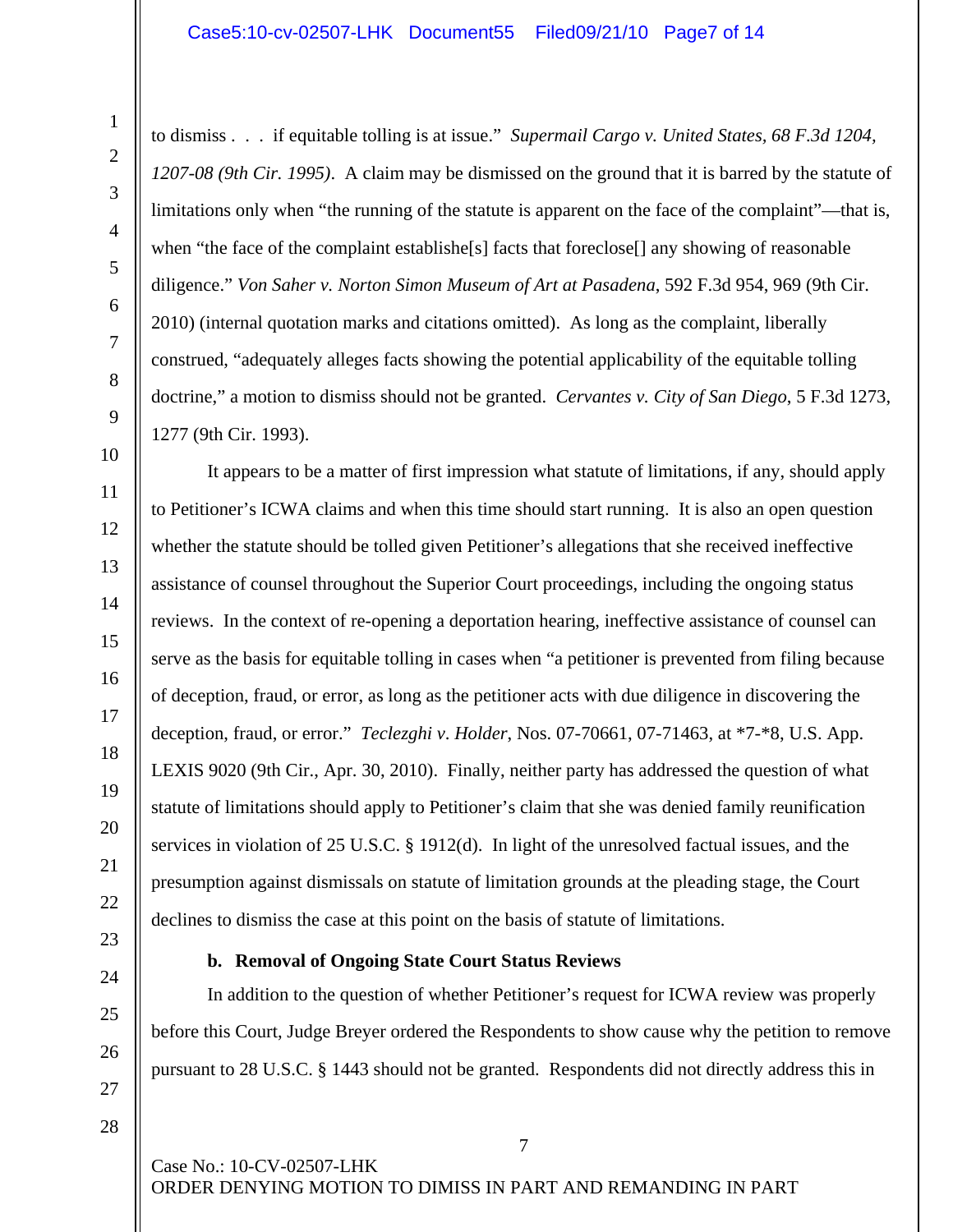their Motion to Dismiss, and counsel for County Respondents did not appear at the hearing on the motion to argue this point.

As Judge Breyer noted, 28 U.S.C. § 1443 requires Petitioner to show first that "the right allegedly denied . . . arises under a federal law providing for specific civil rights stated in terms of racial equality" and second, that "the removal petitioner is denied or cannot enforce the specified federal rights in the courts of [the] State. This provision normally requires that the denial be manifest in a formal expression of state law, such as a state legislative or constitutional provision, rather than a denial first made manifest at the trial of the case." *Johnson v*. *Mississippi*, 421 U.S. 213, 219-220 (U.S. 1975) (internal quotation marks and citations omitted). Regarding the first point, Petitioner argues that ICWA is without question a federal law providing specific civil rights (requirements for child dependency determinations) to promote racial equality (of Indians). County Respondents do not argue otherwise. Petitioner claims that because the rights granted by ICWA apply to "action[s] for foster care placement," these rights apply to the ongoing status review hearings being held in the Superior Court.

Regarding the second point, Petitioner argues that because her rights are being formally denied in the Superior Court, removal under 28 U.S.C. § 1443 is appropriate. To support her claim that her rights are being formally denied, Petitioner alleges that her appointed counsel has been ineffective, in that 1) attorney Crowell's assistance at the initial hearings was ineffective, leading Petitioner to unintentionally waive her right to a hearing and thus lose custody of her son, as outlined above, and 2) neither of the two lawyers appointed to represent Petitioner after attorney Crowell would move the Superior Court to invalidate the custody determination under ICWA, or to bring a habeas petition in state court, based on this ineffective assistance. Petitioner also points out that when she tried to file a habeas petition on her own behalf, the Superior Court rejected it because it does not accept direct filings by represented parties, and points to this procedural policy as the formal expression of state law denying her rights. *See* Dkt. No. 43 (Traverse) at 22-23. The Court must reject Petitioner's argument that removal under § 1443 is proper, for the following reasons.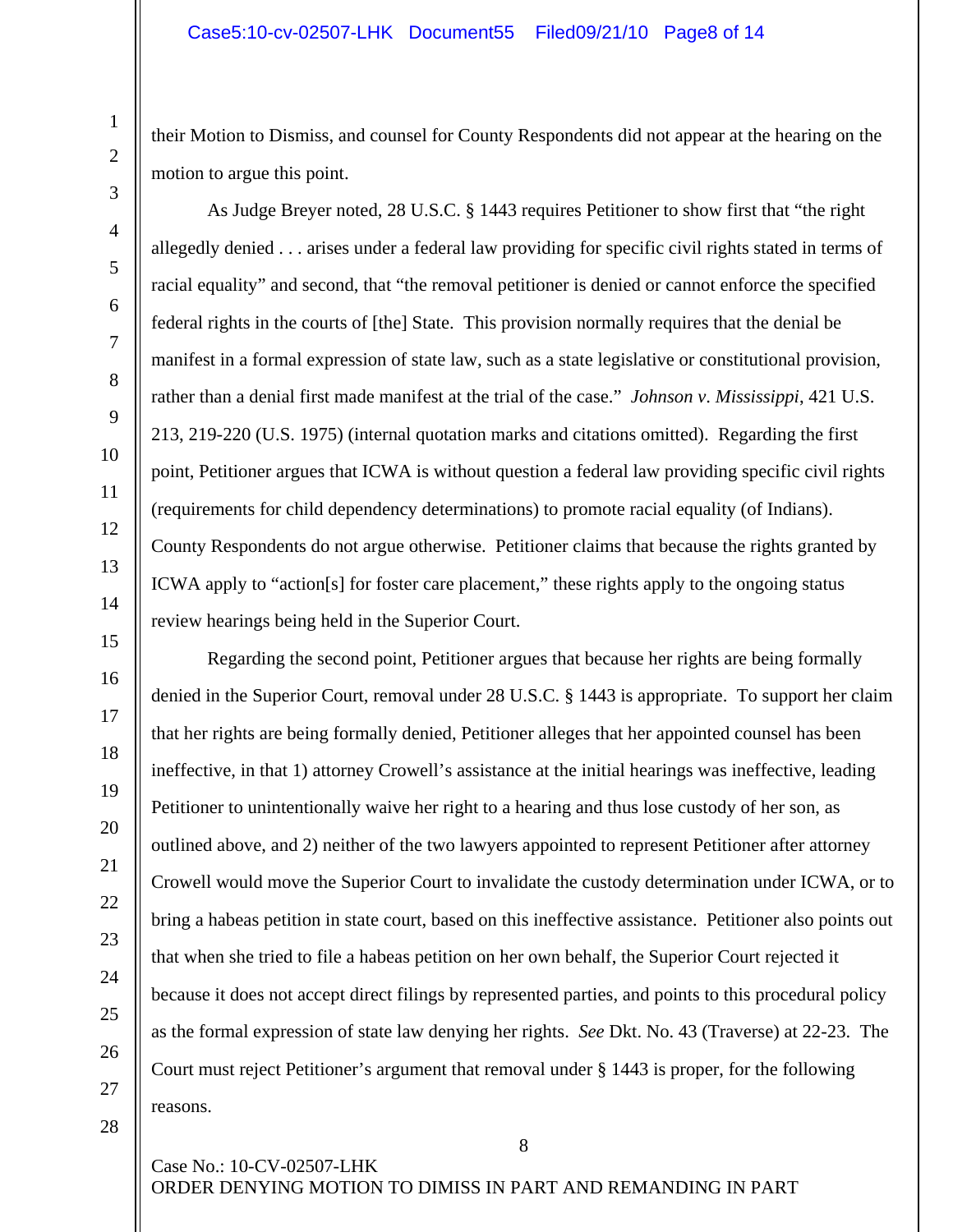## Case5:10-cv-02507-LHK Document55 Filed09/21/10 Page9 of 14

First, ICWA itself does not authorize or even contemplate the wholesale removal of state court custody determinations to federal court. On the contrary, the rights granted in §§1912-13 are specifically described as rights for proceedings "in State court" and "under State law." The Ninth Circuit has held that through § 1914, ICWA does authorize federal courts to invalidate "state court *judgments*"—that is, invalidation of a state court custody determination once it has been made. *Doe*, 415 F.3d at 1047 (emphasis added). These rights are only reviewed by the federal court pursuant to § 1914. "Nowhere in the ICWA did Congress expressly grant federal courts the right to intervene in state child custody proceedings, and only an action under § 1914 can be said to involve a federal question, as it will often require an interpretation of federal law." *In re Adoption of C*.*D*.*K*., No. 2:08-CV-490 TS, 2009 U.S. Dist. LEXIS 51674, at \*8-\*9 (D. Utah, June 17, 2009) (holding that after invalidating parental consent to adoption under ICWA, federal court had no jurisdiction to hear the subsequent petition for return of custody under 25 U.S.C. § 1916).

Second, Petitioner has not sufficiently alleged that the rights ICWA grants at the state court dependency level are being so systematically denied in the Superior Court that 28 U.S.C. § 1443 justifies removal. As the Supreme Court held, the denial of rights must be "manifest in a formal expression of state law, such as a state legislative or constitutional provision, rather than a denial first made manifest at the trial of the case." *Johnson*, 421 U.S. at 219; *accord*, *Patel v*. *Del Taco*, *Inc*., 446 F.3d 996, 998 (9th Cir. 2006). Petitioner does not claim that a formal state law has resulted in her ICWA rights being denied. Indeed, based both on Petitioner's allegations and the Superior Court records, it appears that the Superior Court made good faith efforts to comply with ICWA. The Petitioner and her Tribe have received the required notice of hearings and have participated in them; Petitioner has been represented by court-appointed counsel throughout all of the proceedings; and family rehabilitation services have been offered. The Superior Court's policy against accepting pro se filings from represented parties does not constitute a state law precluding Petitioner's right to counsel. Particularly because ICWA authorizes this Court to invalidate the initial custody determination on the basis of ineffective assistance of counsel, Petitioner has not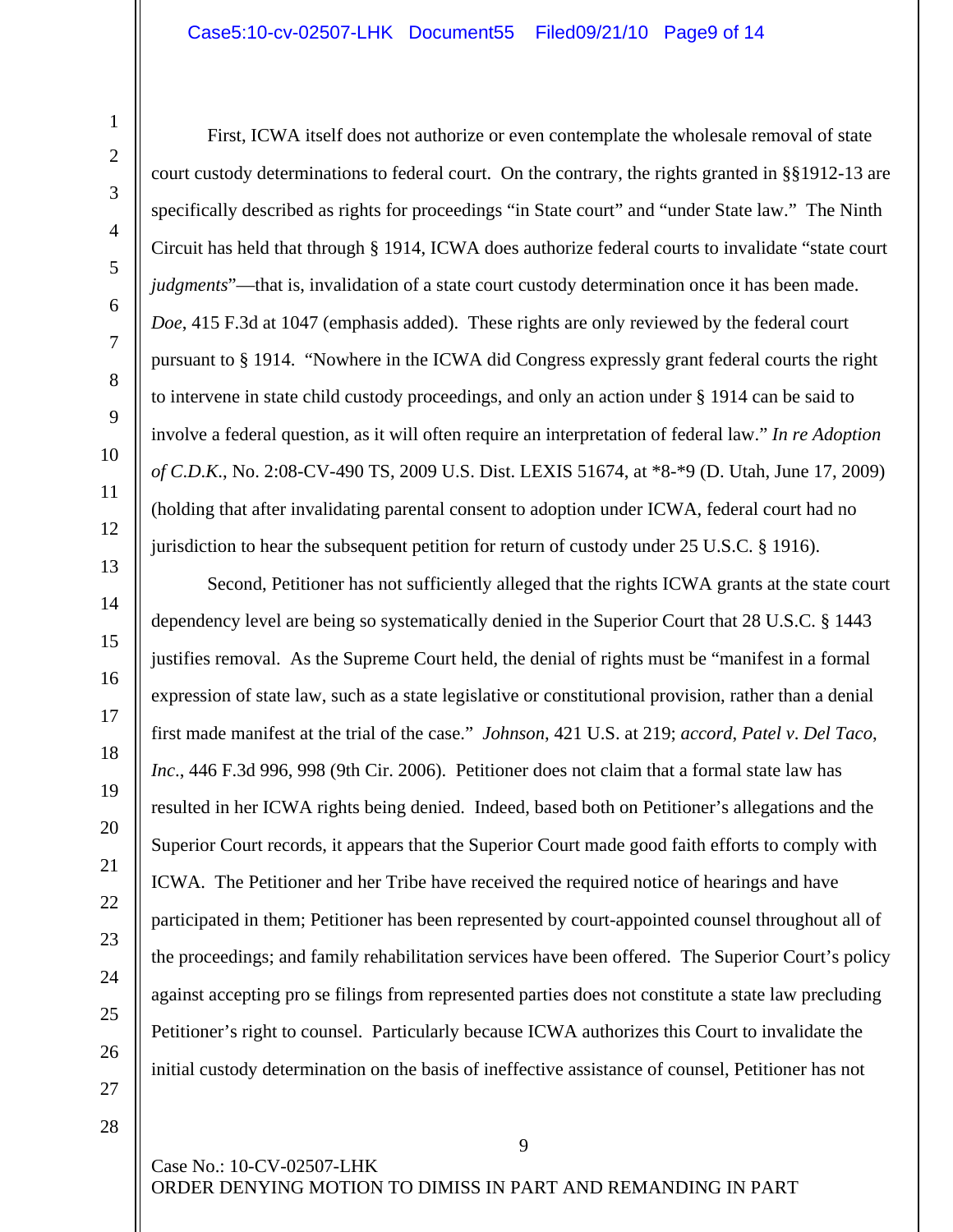met her burden to show the type of codified denial of rights required for this Court to exercise jurisdiction over the entire underlying state proceedings under § 1443.

Petitioner also requests that the Court consider her request for removal under 28 U.S.C. § 1441. *See* Dkt. No. 18. This statute provides for removal from state court for any claim over which the federal courts have "original jurisdiction." The only claim over which this court has original jurisdiction is Petitioner's ICWA invalidation claim under 25 U.S.C. § 1914, which was already asserted by Petitioner in her Petition to Invalidate; there is no original federal jurisdiction over the Superior Court status review process, which is governed by state law. Therefore, 28 U.S.C. § 1441 does not provide a basis for removal of the Superior Court status review process.

Therefore, the underlying case is remanded to the Superior Court for continuing status reviews during pendency of this matter.

**c. County Respondents' Motion to Dismiss Based on Failure to State a Claim** 

Under California law, "[w]here the ineffective assistance concept is applied in dependency proceedings the appellant must meet the standards set forth in . . . *Strickland v*. *Washington*, 466 U.S. 668 (1984). First, there must be a showing that counsel's representation fell below an objective standard of reasonableness . . . under prevailing professional norms. Second, there must be a showing of prejudice, that is, reasonable probability that, but for counsel's unprofessional errors, the result of the proceeding would have been different. A reasonable probability is a probability sufficient to undermine confidence in the outcome." *In re Emilye A*., 9 Cal. App. 4th 1695, 1711 (1992) (internal citations and quotations omitted). County Respondents cite cases denying habeas petitions alleging ineffective assistance of counsel based on the California statutory right to counsel in dependency hearings, but cite no case involving ICWA claims dismissed at the pleading phase. The only such case of which the Court is aware, *Doe v*. *Mann*, 285 F. Supp. 2d 1229 (N.D. Cal. 2003), did not apply the *Strickland* standard to ICWA ineffective assistance claims.

Even accepting that the *Strickland* standard should be applied to the facts alleged by Petitioner, the Court finds that Petitioner has adequately stated a claim for ineffective assistance.

10

Case No.: 10-CV-02507-LHK ORDER DENYING MOTION TO DIMISS IN PART AND REMANDING IN PART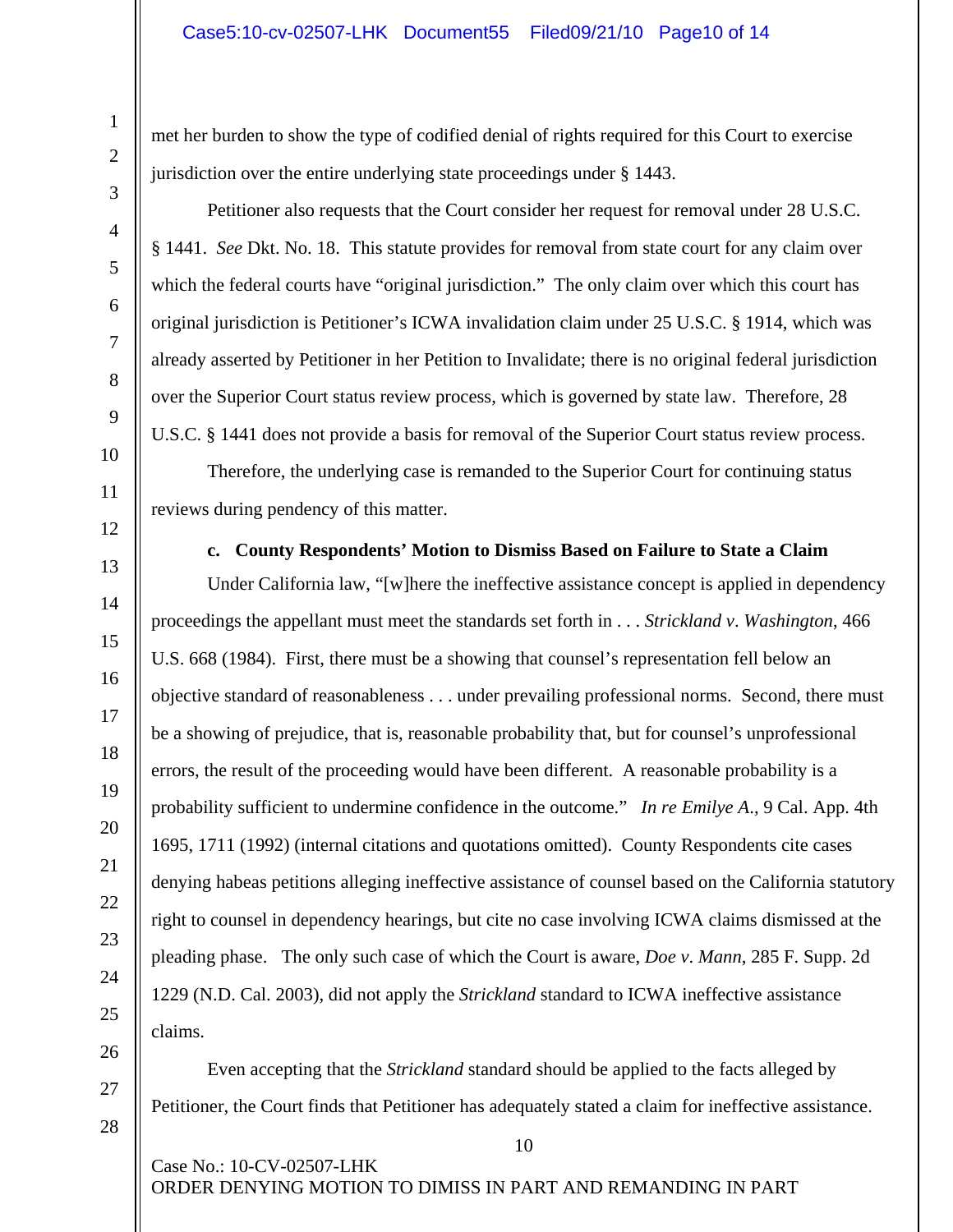Petitioner claims that attorney Crowell failed to investigate any of the facts underlying the petition to remove J.H. from Petitioner's custody, despite the fact that Petitioner told Ms. Crowell that she denied that J.H. had been abused. Petitioner further claims that Ms. Crowell coerced and pressured her to sign a waiver which pled no contest to the allegations in the petition, including allegations that Petitioner stood by while her son was sexually abused, and through which Petitioner gave up all rights to a hearing on the petition. Petitioner further claims that counsel did not explain the legal effect of signing this waiver, and instead indicated that it was needed in order to get help and treatment for J.H. While the Court takes no position on whether these allegations are in fact true, when taken as true as required at the pleading stage, they are sufficient to state a claim that the attorney's representation fell below an objective standard of reasonableness.

Petitioner further alleges that she was prejudiced by her uninformed signing of the waiver, because the Superior Court found the allegations in the petition to be true without holding a hearing on the matter. While it is difficult, at the pleading stage, to estimate the likelihood that a hearing on the merits would have affected the outcome of the dependency proceeding, the Court finds Petitioner's allegations are sufficient to state a claim that a reasonable probability of a different outcome resulted from the alleged ineffective assistance of counsel, even under the *Strickland* standard. *See In re Darlice C*., 105 Cal. App. 4th 459, 462 (Cal. App. 3d Dist. 2003) (finding that parent stated a claim for ineffective assistance of counsel by alleging that attorney failed to raise a California Code section providing that "juvenile court *may* find termination of parental rights would be detrimental to the minor where there would be substantial interference with a child's sibling relationship . . . .) (internal citations and quotation marks omitted, emphasis added); *accord Doe v*. *Mann*, 285 F. Supp. 2d 1229, 1240 (N.D. Cal. 2003) (finding allegations that counsel "never met with [client] after the initial appointment, did not discuss the substantive issues of the case with her and did not consult her about her wishes for Jane . . . are sufficient to state a claim for violation of section 1912(b).") *aff*'*d* 415 F.3d 1038 (9th Cir. 2005). Therefore, the Court finds that Petitioner has adequately alleged a claim for ineffective assistance of counsel.

27 28

1

2

3

4

5

6

7

8

9

10

11

12

13

14

15

16

17

18

19

20

21

22

23

24

25

26

Case No.: 10-CV-02507-LHK ORDER DENYING MOTION TO DIMISS IN PART AND REMANDING IN PART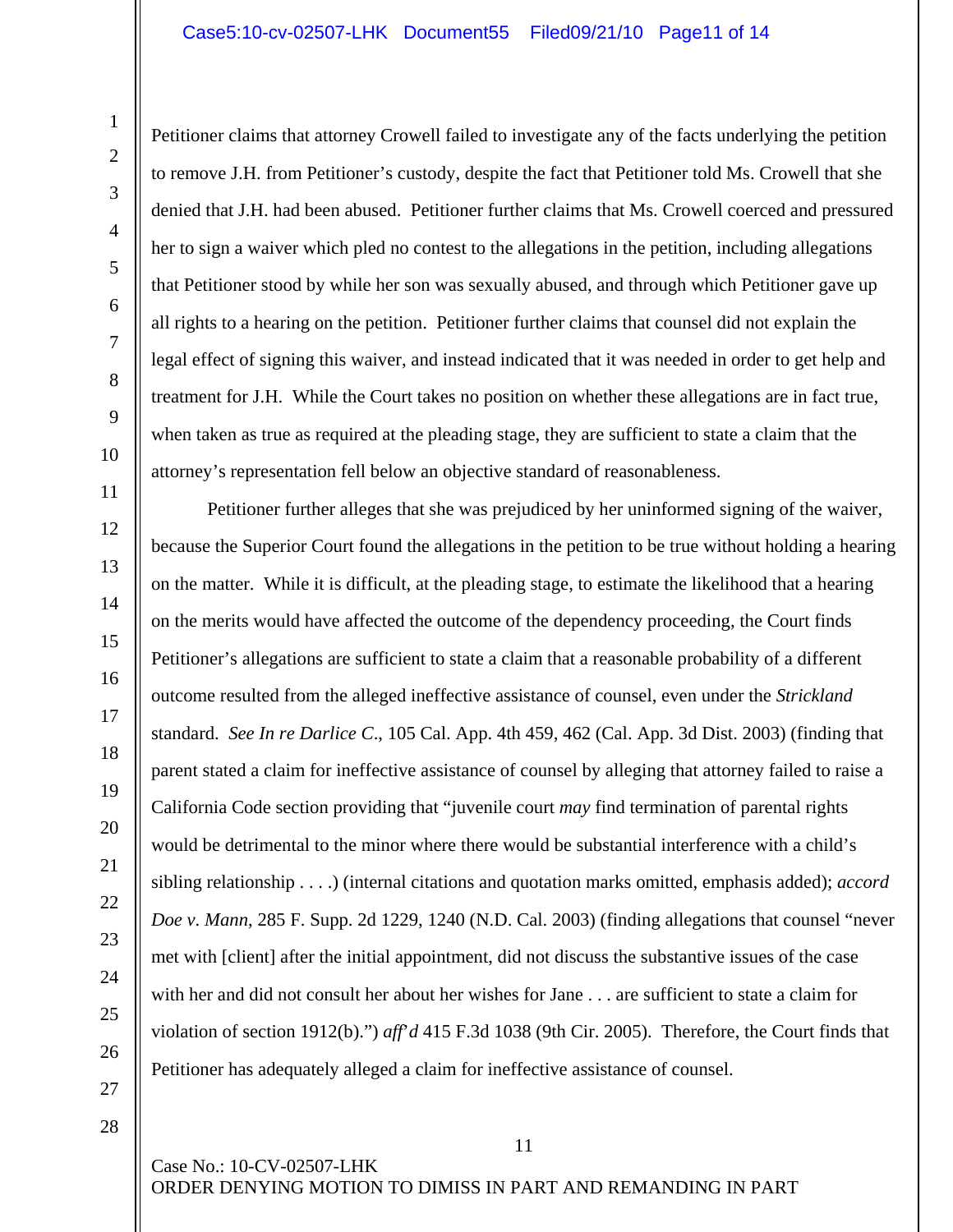1

2

3

## **d. Motion to Dismiss Regarding Various Respondents**

The various respondents urge the Court to dismiss different individuals on the basis of absolute immunity and because the claims, as alleged, do not implicate these individuals.

4 5 6 7 8 9 10 11 12 13 14 15 The County Respondents argue that Tracey Fernandez, Yolanda Baldovinos, and Shirley Lee-Andrade should be dismissed from the case because, as social workers, they must exercise a semi-prosecutorial judgment as to when to investigate potential child abuse, and personal liability for such actions would impair social workers' ability to perform their jobs. Petitioner responds that because she alleges that the County Respondents withheld exculpatory evidence during the investigation of J.H.'s custody, they are proper respondents here. As Petitioner argues, and County Respondents admit, the Ninth Circuit has held that social workers are *not* entitled to immunity when investigating a potential child dependency action. *Beltran v*. *Santa Clara County*, 514 F.3d 906, 908 (9th Cir. 2008). However, the County Respondents argue that Petitioner fails to state a claim against Fernandez, Baldovinos, and Lee-Andrade because none of these individuals was involved in investigating or filing the custody petition, or in the initial hearings to determine custody of J.H.

16 17 18 19 20 21 22 23 24 25 The Petition does not contain any claims relating these individuals to the initial custody petition or hearing, and at the hearing on the instant motion, counsel for Petitioner admitted that there is no allegation that they were involved in investigating or filing the petition for custody of J.H. Since the only claim being retained by the Court is Petitioner's ICWA invalidation claim, Petitioner has failed to state a claim against these three individuals. As to the claims that have been made, any amendment as to the social workers Fernandez and Lee-Andrade would be futile. Accordingly, Respondents Fernandez and Lee-Andrade are hereby DISMISSED from the case with prejudice. Respondent Baldovinos, currently the Director of the Alameda County Social Services Agency, is dismissed with leave to amend to allege facts sufficient to state a claim against the Agency.

Likewise, State Respondents argue that they should be dismissed from this case on the basis of immunity under the Eleventh Amendment, and absolute immunity for performing judicial

12

28

26

27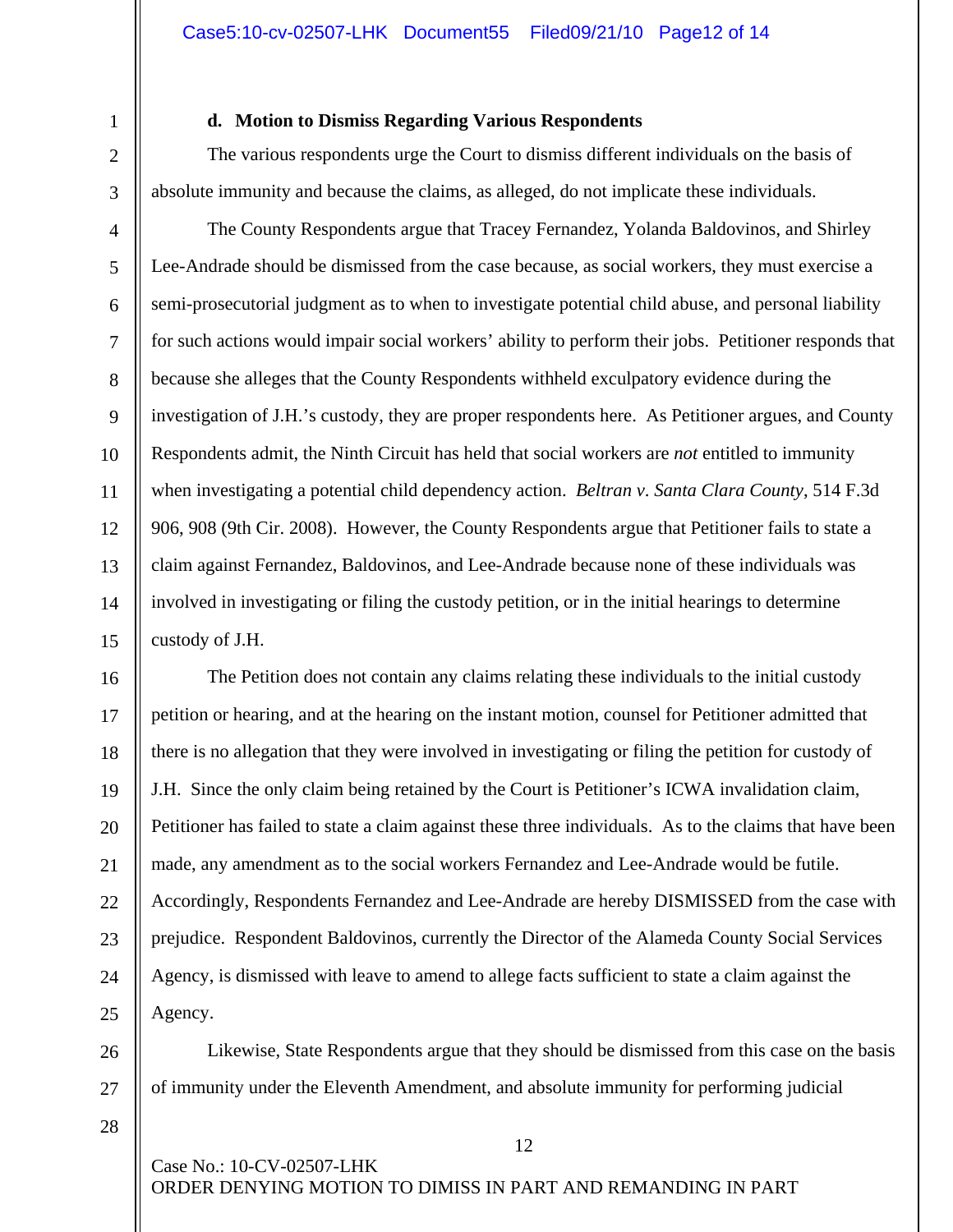functions. Furthermore, State Respondents urge that Petitioner has failed to allege any specific act or omission by the State Respondents at all, such that there is no link between Petitioner's allegations and the State Respondents, and Petitioner fails to state a claim against them. Petitioner responds that "[t]hrough their development of the juvenile dependency program, the State Court Respondents are complicit in the ineffective assistance of counsel that has impacted Petitioners." Dkt. No. 43 at 20. Petitioner does not deny that the allegations in her petition contain no mention of the State Respondents or of any link between them and the relevant facts in this case. As such, Petitioner fails to state a claim against State Respondents. Accordingly, the State Respondents are hereby DISMISSED with prejudice.

 Finally, counsel for Respondent Darrell Evora appeared at the hearing and argued that he should also be dismissed, as he is not a party to the underlying dependency hearing, and has no direct interest in the case. Furthermore, none of the allegations in the Petition relate to him. Petitioner has failed to state a claim regarding Mr. Evora, and based on the claims that have been made, any amendment as to him would be futile. Therefore, Mr. Evora is hereby DISMISSED with prejudice.

#### **e. Appointment of Counsel**

Case No.: 10-CV-02507-LHK

At the hearing on the County Respondents' Motion to Dismiss, Petitioner renewed her request that the Court appoint counsel for her. Petitioner argues that because ICWA provides for a right to appointed counsel in "any removal, placement, or termination proceeding," this entitles her to appointment of counsel in this Court. 25 U.S.C. § 1912(b). ICWA does entitle Petitioner to appointed counsel in the ongoing status review hearings in the Superior Court. Because those proceedings are being remanded to the Superior Court, however, Petitioner has not identified a basis for this Court to appoint counsel regarding the § 1914 invalidation petition. As Judge Breyer previously held, this right relates to "an ongoing child custody proceeding" and "does not grant a parent the right to counsel in an action seeking review by a federal court of a previous state court custody determination. . . ." Dkt. No. 28 (Order of July 13, 2010) at 2. Unfortunately, the ICWA right to counsel does not extend to this action, and therefore this request is DENIED.

1

13

ORDER DENYING MOTION TO DIMISS IN PART AND REMANDING IN PART